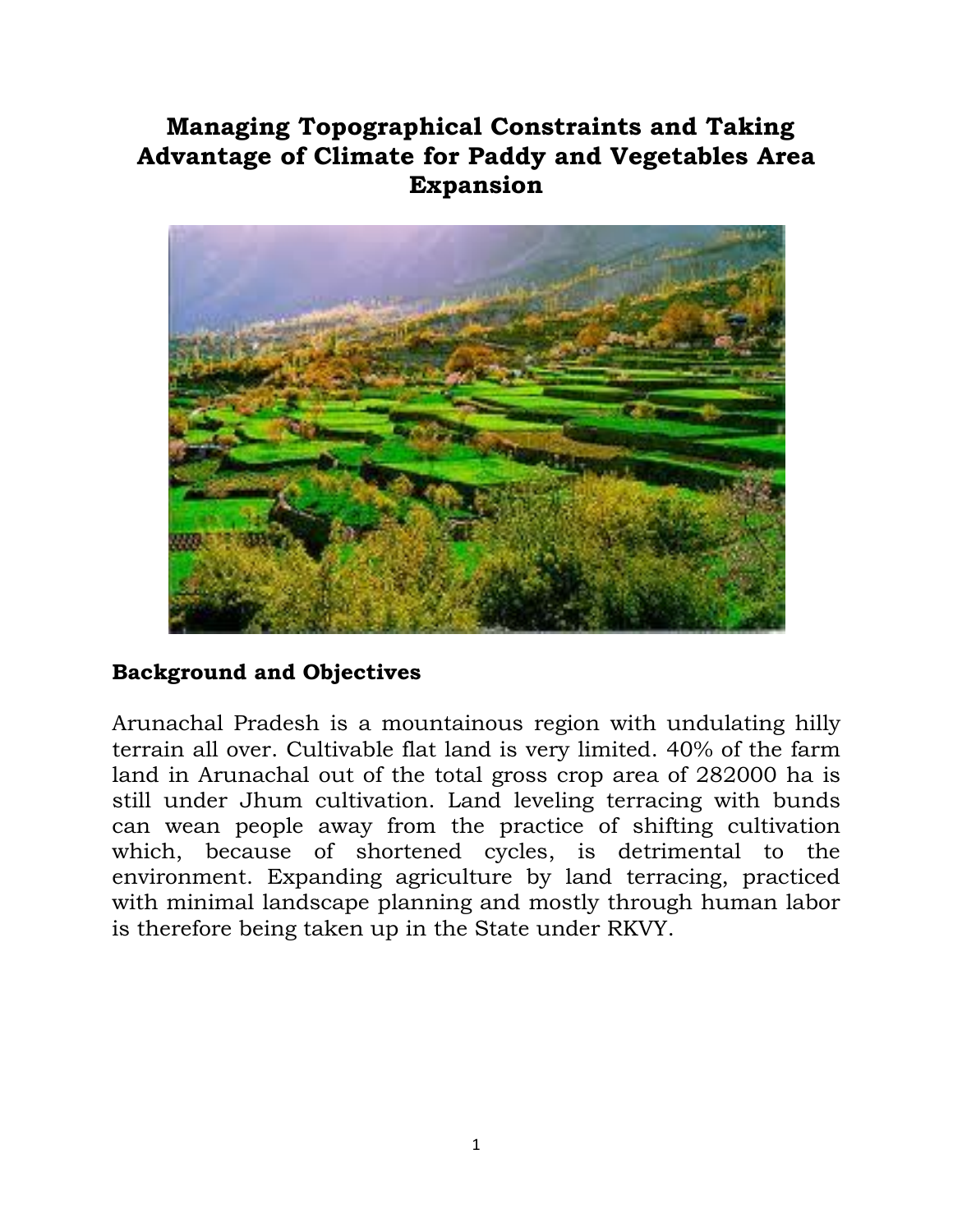

Arunachal Pradesh also is climatically suitable to produce offseason vegetables (OSV). Off-season vegetables are cultivated before or after their normal season of production or by adjusting planting time, by selecting and improving varieties and / or creating controlled environment. Taking advantage of the varied climatic zones from mild tropical to temperate and alpine in Arunachal, which makes temperate high hill areas of Arunachal Pradesh suitable for off-season vegetables, programme of promoting offseason vegetable (OSV) production, was taken up under RKVY. OSV farming can be an important source of income for farmers of these areas. There is immense inter and intra state marketing potential for surplus off-season produce of these areas. The produce can feed markets in the foot hill areas of the state besides the plains of neighboring states like Assam.

## **Intervention**

Subsidy linked area expansion programme through land terracing program was taken up in the year 2009 under RKVY with a total outlay of Rs. 2.55 Cr. It was continued in the year 2010-11 with an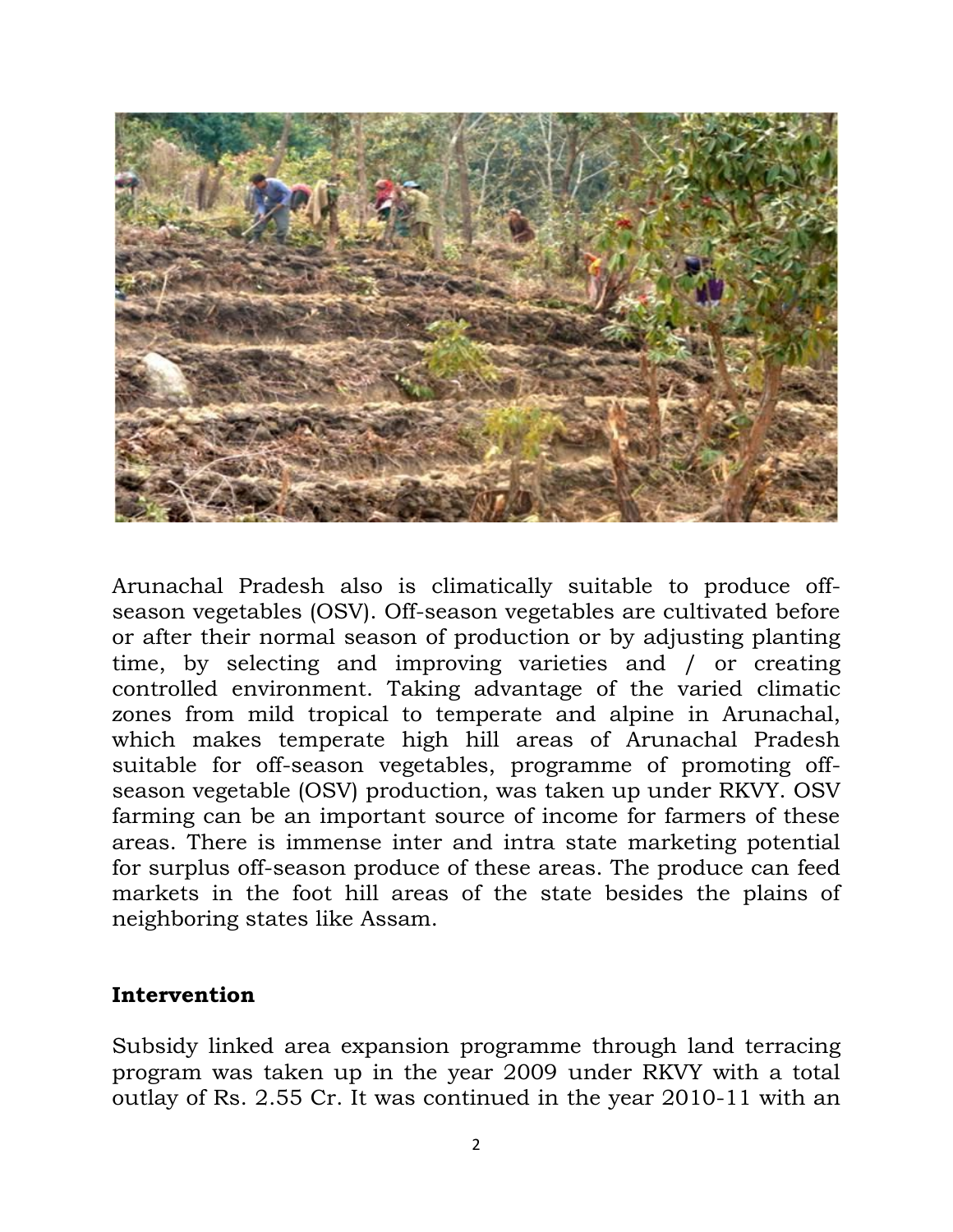outlay of Rs. 2.75 Cr. Food deficit border areas of the state with 10- 20 pc slopes were given priority under the program. For a unit of 1 ha area under land terracing, a subsidy of Rs. 50,000 was provided. In the year 2009, when the program was launched, it was envisioned that the program will reach approximately 500 beneficiaries and will result in expansion of net sown area by  $0.15%$ .

For achieving maximum impact of the program, convergence of land terracing program was made with various state and central sector projects being undertaken by allied departments such as rural works department and department of horticulture. For example, beneficiaries of land terracing program were encouraged to set up horticultural gardens instead of paddy cultivation, under technology mission.



In convergence with Technology Mission on Horticulture, Department of Agriculture implemented a project to boost production of off-season vegetables during the year 2009-10 (implemented from August' 2010) with the support of RKVY. The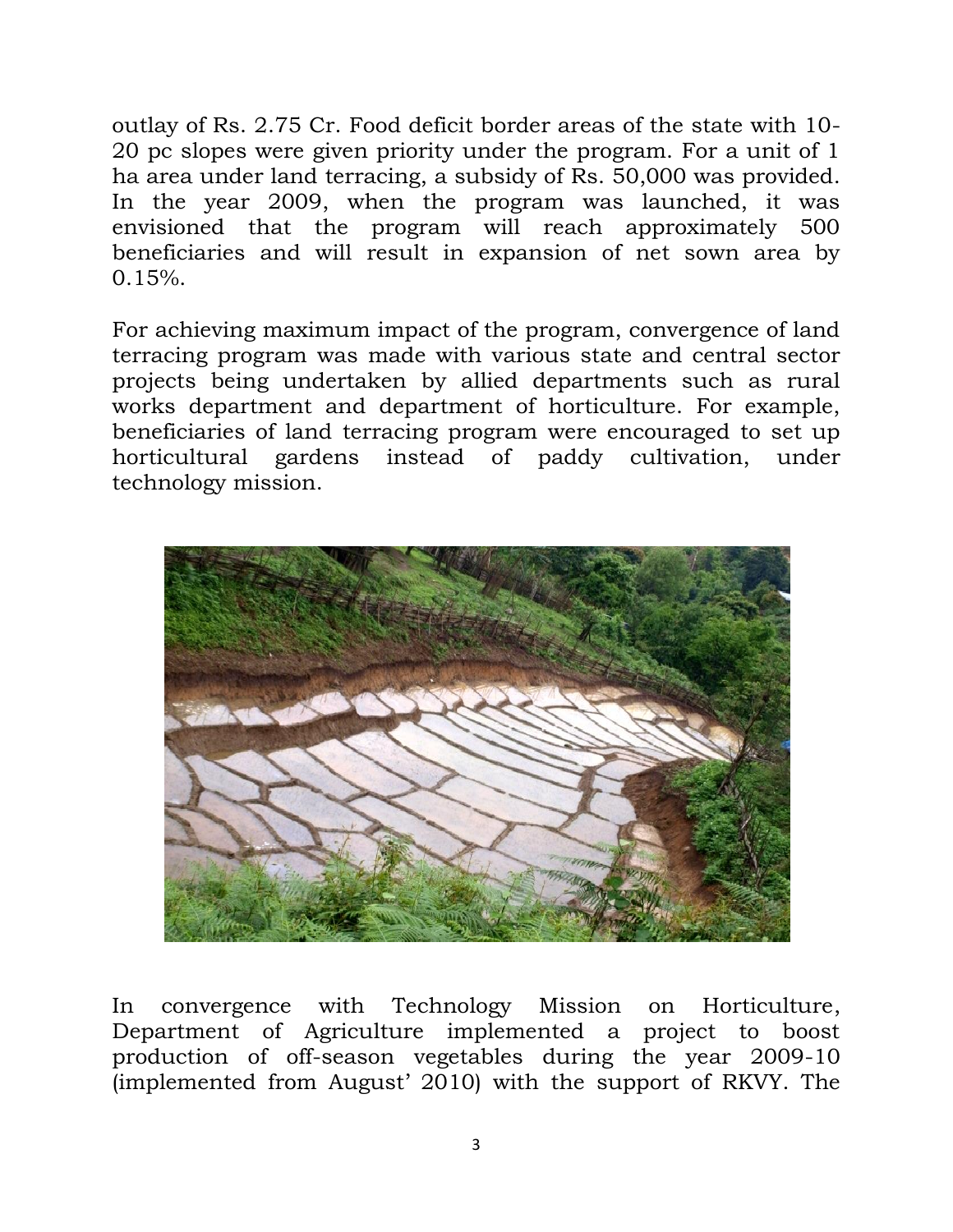project supported 90 beneficiaries in six select districts. The beneficiaries were provided with seeds, organic manure, bio fertilizers and bio pesticides. Department of Horticulture, Government of Arunachal Pradesh also initiated a project under RKVY in the same year to provide low cost poly houses for vegetable cultivation. A total of 60 beneficiaries were provided with low cost poly houses with a total outlay of Rs. 27 lakhs.

## **Outcome**

A quick evaluation of the impact of area expansion by land terracing indicates that the program is helping marginal farmers. The State Agricultural Plan envisages an investment requirement of Rs. 90 Cr for land terracing during the 11th Plan. Convergence of efforts by state departments like department of rural works will be of paramount importance in the years to come.

There is substantial demand for assistance under this programme as reflected in large number of applications recommended by village and Anchal Panchayats. The growth impact of the project is likely to be long lasting and multifold. The newly terraced lands are being brought under irrigation by many farmers which can potentially lead to increase in cropping intensity in future.

Similarly, off season vegetable programme has also made its impact. As per the estimate of the department of Agriculture, the RKVY intervention in the state has lead to an increase in Area under vegetables from 22135 hectare to 22225 hectare (approx. 0.41%). Estimated increase in production is from 94.148 MT to 94.523 MT (approx. 0.41%).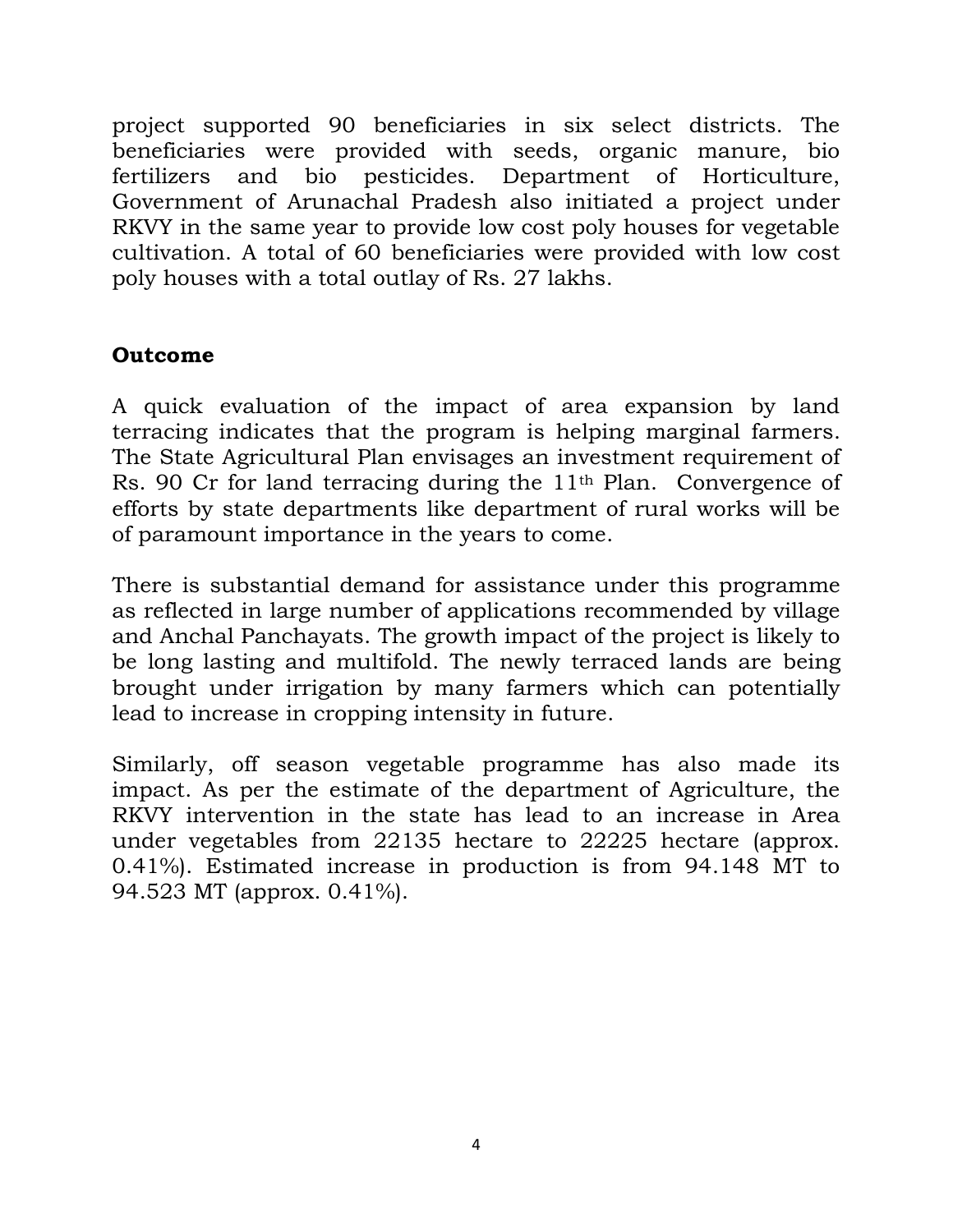**Banking on climatic advantages:** Offseason Vegetable cultivation



"I am grateful to the department of Agriculture for subsidy under RKVY. The cost of labor in my area is very high and it's difficult for small farmers like us to manage funds for undertaking manual land terracing work."

-------A beneficiary of area expansion by land terracing program, Lower Subansiri Dist.

"Our group's offseason vegetable production has gone up substantially after we started using poly houses supported under RKVY to cultivate tomato, cabbage, chilly etc. Cultivation under poly houses improves quality of produce and permits early harvesting. This year we got better price of tomato @Rs.20 per kilo because of early harvesting. The productivity of tomato has also increased to 20 ton / ha. "